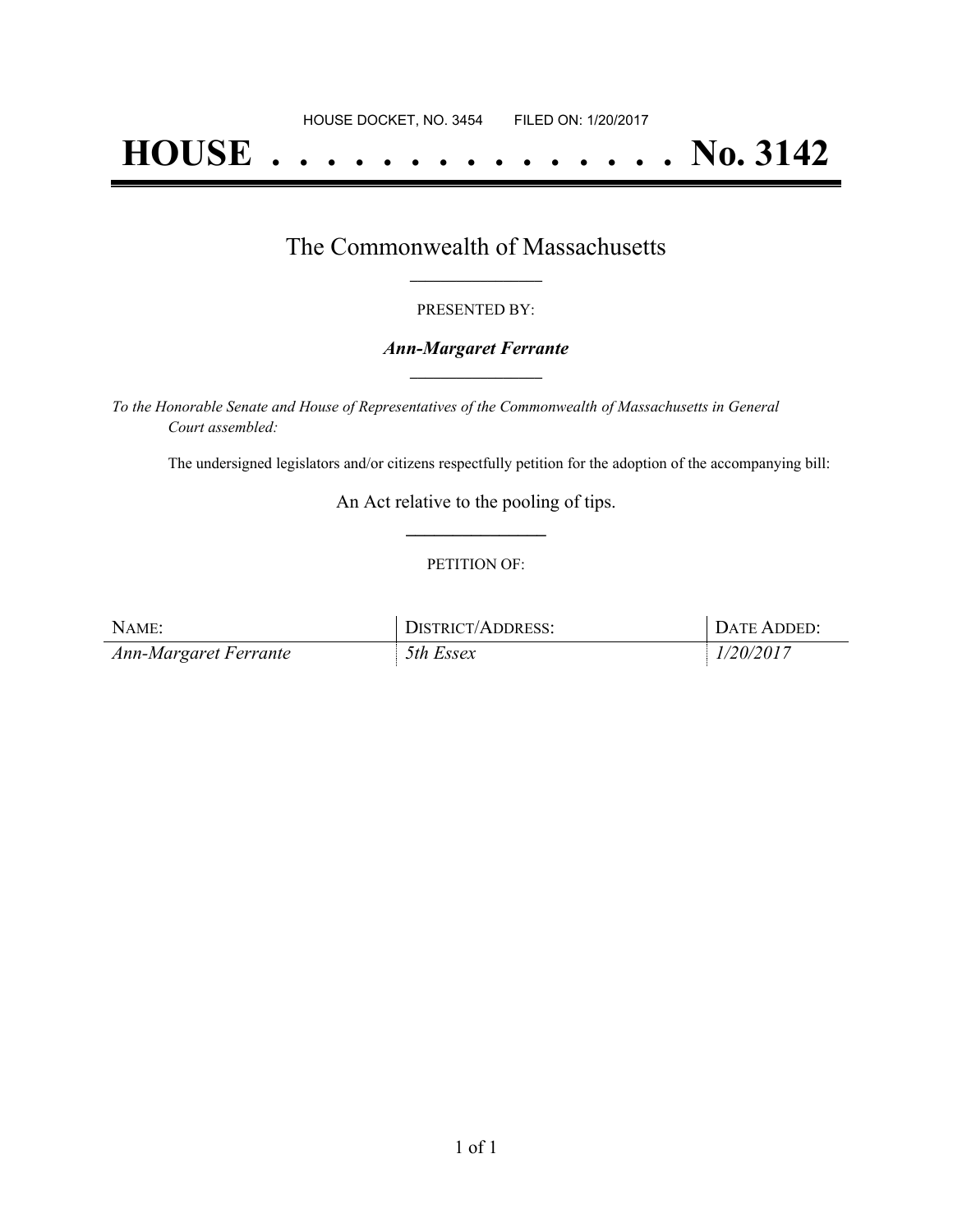## **HOUSE . . . . . . . . . . . . . . . No. 3142**

By Ms. Ferrante of Gloucester, a petition (accompanied by bill, House, No. 3142) of Ann-Margaret Ferrante relative to the pooling of tips. Labor and Workforce Development.

### [SIMILAR MATTER FILED IN PREVIOUS SESSION SEE HOUSE, NO. *1704* OF 2015-2016.]

## The Commonwealth of Massachusetts

**In the One Hundred and Ninetieth General Court (2017-2018) \_\_\_\_\_\_\_\_\_\_\_\_\_\_\_**

**\_\_\_\_\_\_\_\_\_\_\_\_\_\_\_**

An Act relative to the pooling of tips.

Be it enacted by the Senate and House of Representatives in General Court assembled, and by the authority *of the same, as follows:*

| 1  | SECTION 1. Section 152A of chapter 149 of the General Laws, as appearing in the 2008                  |
|----|-------------------------------------------------------------------------------------------------------|
| 2  | Official Edition, is hereby amended by inserting after the word 'responsibility', in line 8, the      |
| 3  | following words: - ;provided, however, that a supervisor in a quick service restaurant who serves     |
| 4  | patrons or customers and whose job duties do not qualify him or her as an employee employed in        |
| 5  | a bona fide executive capacity as defined in 29 C.F.R. $\S$ §541.100 (a)(2)-(4)et seq., shall qualify |
| 6  | as a wait staff employee for purposes of this section.                                                |
| 7  | SECTION 2. Said section 152A of said chapter 149, as so appearing, is hereby further                  |
| 8  | amended by inserting after the definition 'Patron' the following definition:-                         |
| 9  | "Quick service restaurant", an establishment selling food or beverages where products are             |
| 10 | served to patrons primarily over a sales counter or a drive up window sales point, where there is     |